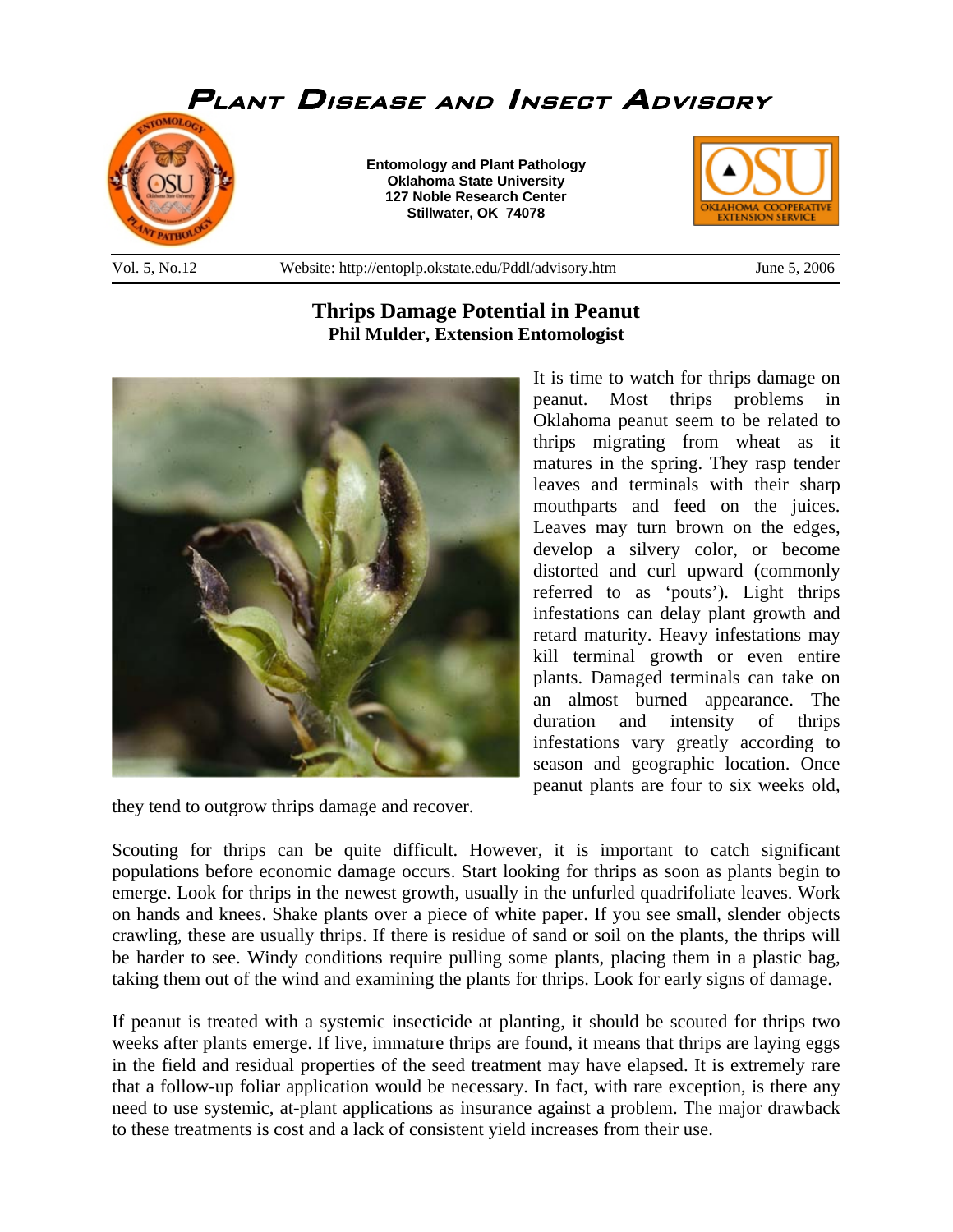Table 1 presents the results of varying levels of insecticide management on thrips in a conventional-tilled peanut field in Perkins, Oklahoma from 2003. Runner-type peanuts (Tamrun 96) were planted on 23 May at the Perkins Research Station. Each plot consisted of peanuts planted four rows wide and 25 ft. long. Treatments were replicated four times and placed in a randomized complete block design. An in-furrow application of Temik was made before planting by using a hand-powered Precision Granular Applicator. Application was made in a seven inch band, over the open furrow, and calibrated to deliver the prescribed amount of insecticide. The

furrow was then covered by hand using a garden hoe. The in-furrow application of Orthene was made with a  $CO<sub>2</sub>$  pressurized applicator calibrated to deliver15 gpa. The post-emergent application of Orthene and Mustang-Max (2 rates) were applied after 90% emergence on 17 June uing a  $CO<sub>2</sub>$ wheelbarrow sprayer calibrated to deliver 20 gpa. Monitoring for thrips populations occurred at 3, 7, 14, and 21 days after treatment (DAT) with post-emergent applications. Yield and grade were determined by digging, combining, drying, and weighing peanuts from the two middle rows of each plot.



Table 1 shows the effects of insecticides on early-season thrips populations. Populations were relatively low and significant differences were revealed at 3 DAT up to 14 DAT. No differences were found 21 DAT. During the initial week following application of the post emergent treatments, the lowest thrips populations were recovered from peanuts treated with Temik (Table 1). During that time, peanuts treated with Temik had significantly fewer thrips than those treated with either Orthene (IF) or Mustang-Max (low rate). Similarly, peanuts treated with Temik also had significantly fewer thrips than those left untreated. Peanuts treated with chemicals other than Temik had thrips populations similar to untreated plants. Significantly lower yields were revealed between peanuts treated with Temik and those treated with Mustang-Max (both rates) or plants left untreated. In addition, peanuts treated with Orthene (post-applied) yielded significantly less than untreated peanuts, but did not differ from the low yields obtained in peanuts treated with Temik.

While these results are not typical of the performance experienced with each of these chemistries for thrips control, they do point to the inconsistent nature of thrips damage and its effects on peanut yield. In previous years, with similar studies, results completely the opposite of those obtained in 2003 were obtained with no decisive reason for the inconsistencies seen. The one recurring theme from many of these studies is that low to moderate levels (0-50 thrips per 5 leaves) of stress from thrips damage has resulted in a relatively consistent yield increase. This scenario might change appreciably if tomato spotted wilt ever became a viable threat to Oklahoma; however, up to now, the threat from this thrips vectored disease has seen little to no impact on the state.